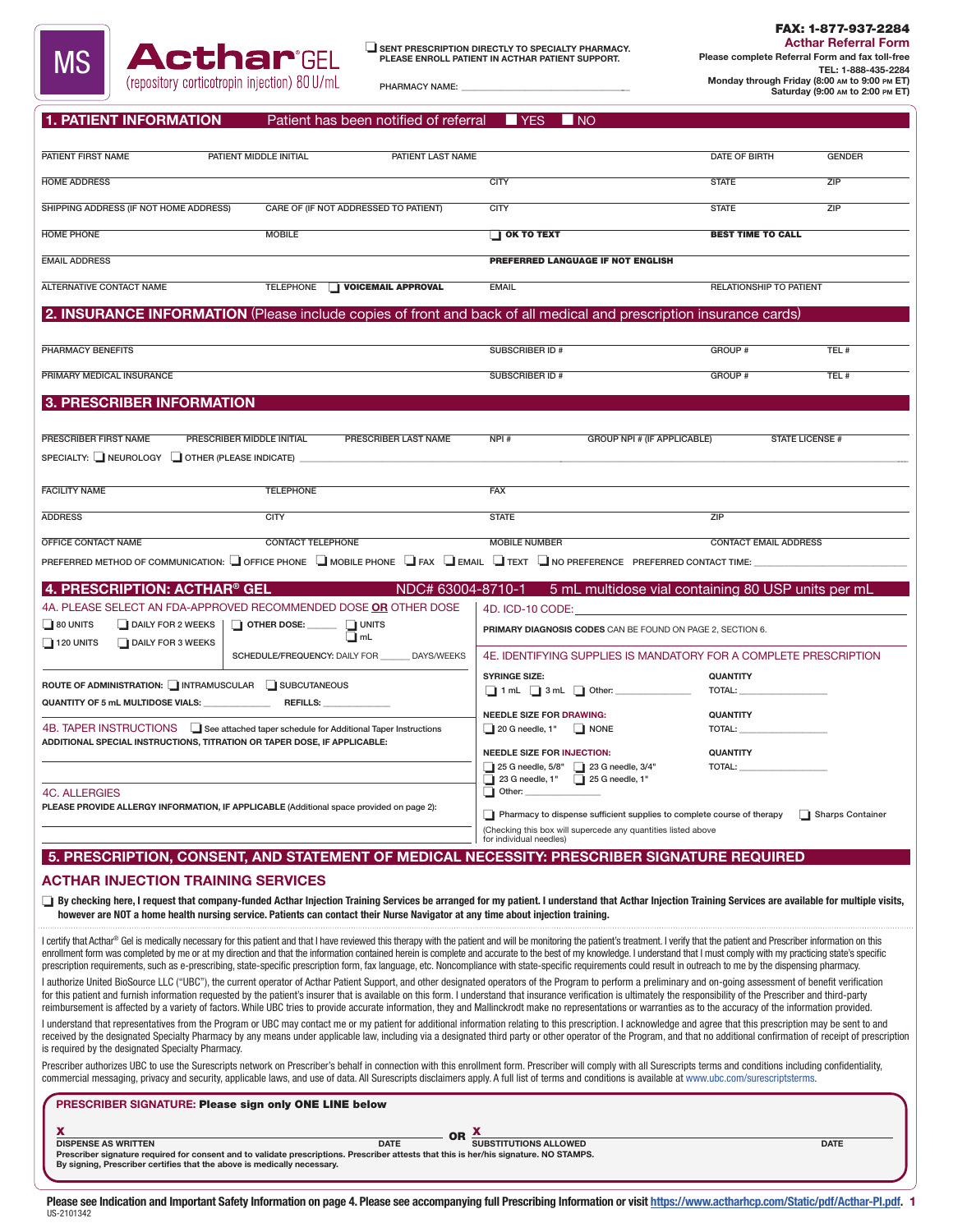

|                                                                                                                                                                                                                                             |             |                                                                  | Please check all diagnosis codes that correspond with patient's diagnosis. You may also write in the patient's diagnosis in the "OTHER" section. | DIAGNOSIS CODES (THESE ARE THE MOST COMMON CODES AND FOR CONVENIENCE ONLY, BUT NOT ALL CODES AND NOT INTENDED TO INFLUENCE A DIAGNOSIS.)                                                                                                                                                                                                      |  |  |
|---------------------------------------------------------------------------------------------------------------------------------------------------------------------------------------------------------------------------------------------|-------------|------------------------------------------------------------------|--------------------------------------------------------------------------------------------------------------------------------------------------|-----------------------------------------------------------------------------------------------------------------------------------------------------------------------------------------------------------------------------------------------------------------------------------------------------------------------------------------------|--|--|
| $\Box$ Multiple sclerosis (Must check one)<br>Is Acthar to be used to treat an acute exacerbation?                                                                                                                                          |             | M33.12                                                           | OTHER DERMATOPOLYMYOSITIS WITH MYOPATHY                                                                                                          |                                                                                                                                                                                                                                                                                                                                               |  |  |
| $\Box$ Yes                                                                                                                                                                                                                                  |             | M33.13                                                           | <b>Q OTHER DERMATOPOLYMYOSITIS WITHOUT MYOPATHY</b>                                                                                              |                                                                                                                                                                                                                                                                                                                                               |  |  |
|                                                                                                                                                                                                                                             |             | M33.20                                                           | <b>Q POLYMYOSITIS, ORGAN INVOLVEMENT UNSPECIFIED</b>                                                                                             |                                                                                                                                                                                                                                                                                                                                               |  |  |
| <b>LI MULTIPLE SCLEROSIS</b><br>G35                                                                                                                                                                                                         |             | M33.22                                                           | <b>E POLYMYOSITIS WITH MYOPATHY</b>                                                                                                              |                                                                                                                                                                                                                                                                                                                                               |  |  |
| <b>Q OTHER OPTIC NEURITIS</b><br>H46.8                                                                                                                                                                                                      |             | M33.93                                                           | <b>LI DERMATOPOLYMYOSITIS, UNSPECIFIED WITHOUT MYOPATHY</b>                                                                                      |                                                                                                                                                                                                                                                                                                                                               |  |  |
|                                                                                                                                                                                                                                             |             |                                                                  |                                                                                                                                                  |                                                                                                                                                                                                                                                                                                                                               |  |  |
| PLEASE CHECK ALL THAT APPLY:                                                                                                                                                                                                                |             |                                                                  | 7. HISTORY OF CORTICOSTEROID USE (IF APPLICABLE) PLEASE ADD DETAILS IN SECTION 9 BELOW.                                                          |                                                                                                                                                                                                                                                                                                                                               |  |  |
| A corticosteroid was tried with the following response(s):<br>□ Corticosteroid use failed, but same response not expected with Acthar<br>□ Patient hypersensitive or allergic to corticosteroids<br>□ Patient intolerant of corticosteroids |             |                                                                  | OR                                                                                                                                               | A corticosteroid <b>was not</b> tried due to the following response(s):<br>$\Box$ Corticosteroid use is contraindicated for this patient<br>Intravenous access is not possible for this patient<br>□ Patient has known intolerance to corticosteroids                                                                                         |  |  |
|                                                                                                                                                                                                                                             |             |                                                                  |                                                                                                                                                  |                                                                                                                                                                                                                                                                                                                                               |  |  |
|                                                                                                                                                                                                                                             |             |                                                                  |                                                                                                                                                  |                                                                                                                                                                                                                                                                                                                                               |  |  |
|                                                                                                                                                                                                                                             | <b>Dose</b> | <b>Start Date</b>                                                | Stop Date (if applicable)                                                                                                                        | 9. RELEVANT TREATMENT HISTORY (INCLUDING RECENT CORTICOSTEROID HISTORY. ATTACH ADDITIONAL CASE NOTES AS NECESSARY.)<br>Explain Outcome With Detail (eg, type of outcome)                                                                                                                                                                      |  |  |
| <b>Therapy Name</b>                                                                                                                                                                                                                         |             |                                                                  |                                                                                                                                                  |                                                                                                                                                                                                                                                                                                                                               |  |  |
|                                                                                                                                                                                                                                             |             |                                                                  |                                                                                                                                                  |                                                                                                                                                                                                                                                                                                                                               |  |  |
|                                                                                                                                                                                                                                             |             |                                                                  |                                                                                                                                                  |                                                                                                                                                                                                                                                                                                                                               |  |  |
|                                                                                                                                                                                                                                             |             |                                                                  |                                                                                                                                                  |                                                                                                                                                                                                                                                                                                                                               |  |  |
|                                                                                                                                                                                                                                             |             |                                                                  |                                                                                                                                                  |                                                                                                                                                                                                                                                                                                                                               |  |  |
|                                                                                                                                                                                                                                             |             |                                                                  |                                                                                                                                                  |                                                                                                                                                                                                                                                                                                                                               |  |  |
|                                                                                                                                                                                                                                             |             | <b>OTHER RELEVANT CLINICAL INFORMATION (INCLUDING ALLERGIES)</b> |                                                                                                                                                  |                                                                                                                                                                                                                                                                                                                                               |  |  |
|                                                                                                                                                                                                                                             |             |                                                                  |                                                                                                                                                  |                                                                                                                                                                                                                                                                                                                                               |  |  |
| □ NKDA - No known drug allergies                                                                                                                                                                                                            |             |                                                                  |                                                                                                                                                  |                                                                                                                                                                                                                                                                                                                                               |  |  |
|                                                                                                                                                                                                                                             |             |                                                                  |                                                                                                                                                  |                                                                                                                                                                                                                                                                                                                                               |  |  |
|                                                                                                                                                                                                                                             |             |                                                                  |                                                                                                                                                  |                                                                                                                                                                                                                                                                                                                                               |  |  |
| PRESCRIBER SIGNATURE: REQUIRED FOR DOCUMENTATION<br>Program or other information or materials.                                                                                                                                              |             |                                                                  |                                                                                                                                                  | I verify that the Patient and Prescriber information on this enrollment form was completed by me or at my direction and that the information contained herein is complete<br>and accurate to the best of my knowledge. I certify that my Patient has agreed in writing to be contacted by Program administrators or UBC and be furnished with |  |  |

Please see Indication and Important Safety Information on page 4. Please see accompanying full Prescribing Information or visit <u>https://www.actharhcp.com/Static/pdf/Acthar-PI.pdf</u>. 2<br><sup>US-2101342</sup>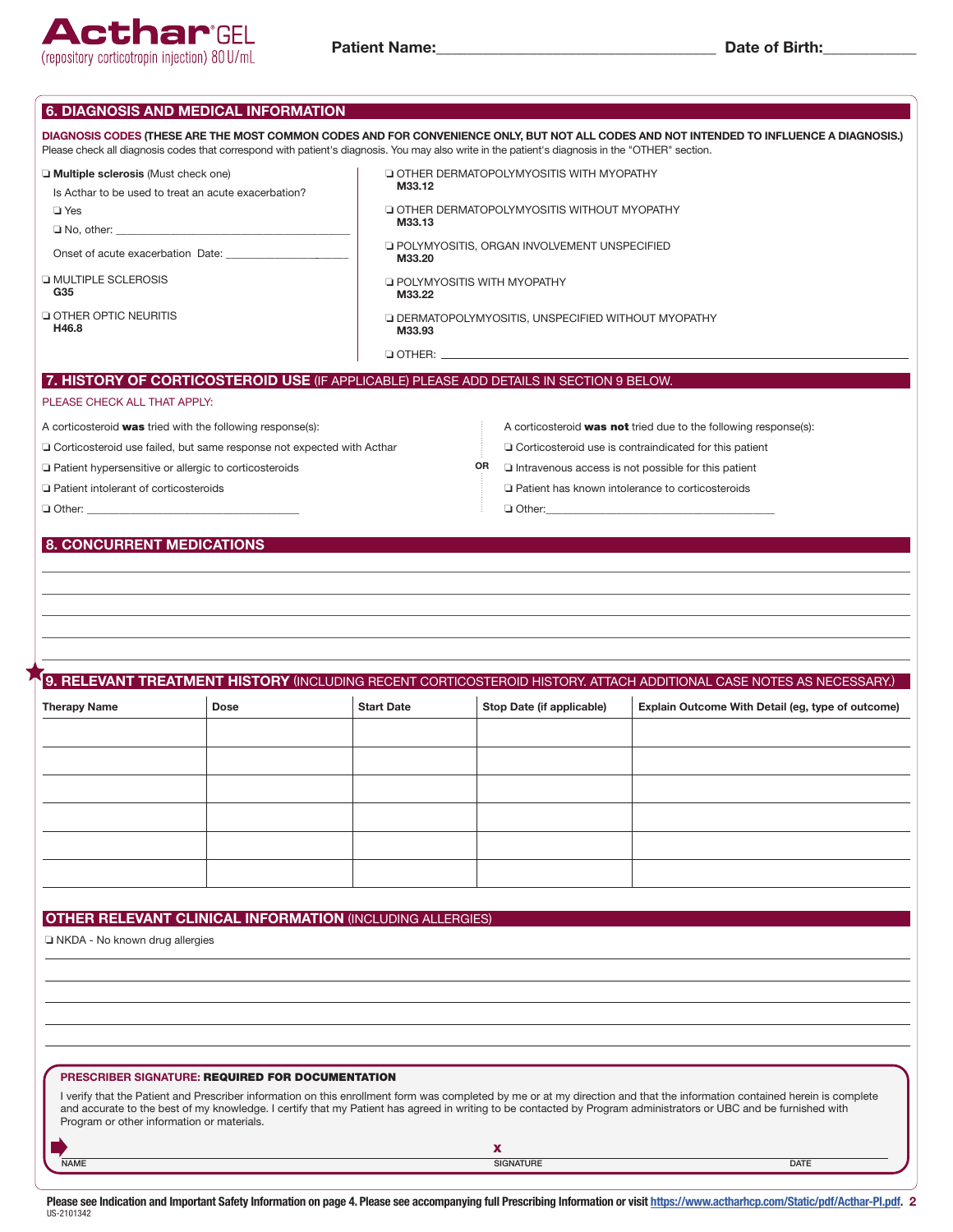

Patient Name: The Contract of Birth: Date of Birth:

# 10. PATIENT AUTHORIZATION(S)

#### Patient Consent to allow Acthar Patient Support Team to work together with your insurance provider, pharmacy, advocacy organization and others to provide support on your behalf.

By signing this authorization, I authorize my physician(s), my health insurance company and my pharmacy providers (collectively, "Designated Parties") to disclose to Mallinckrodt ARD LLC ("Mallinckrodt"), the distributor of Acthar, and its agents, authorized designees and contractors, including Mallinckrodt reimbursement support personnel and United BioSource LLC ("UBC") or any other operator of Acthar Patient Support on behalf of Mallinckrodt (collectively, "Manufacturer Parties"), health information relating to my medical condition, treatment and insurance coverage (my "Health Information") in order for them to (1) provide certain services to me, including reimbursement and coverage support, patient assistance and access programs, medication shipment tracking, and home injection training, (2) provide me with support services and information associated with my Acthar therapy, (3) serve internal business purposes, such as marketing research, internal financial reporting and operational purposes, and (4) carry out the Manufacturer Parties' respective legal responsibilities. I further agree and acknowledge that one or more representatives of a Manufacturing Party may participate remotely via video conferencing or similar technology in home injection training and related support services for quality control purposes.

Once my Health Information has been disclosed to Manufacturer Parties, I understand that it may be redisclosed by them and no longer protected by federal and state privacy laws. However, Manufacturer Parties agree to protect my Health Information by using and disclosing it only for the purposes detailed in this authorization or as permitted or required by law.

I understand that I may refuse to sign this authorization and that my physician and pharmacy will not condition my treatment on my agreement to sign this authorization form, and my health plan or health insurance company will not condition payment for my treatment, insurance enrollment or eligibility for insurance benefits on my agreement to sign this authorization form. I understand that my pharmacies and other Designated Parties may receive payment in connection with the disclosure of my Health Information as provided in this authorization. I understand that I am entitled to receive a copy of this authorization after I sign it.

I may revoke (withdraw) this authorization at any time by mailing a letter to Acthar Patient Support, 680 Century Point, Lake Mary, FL 32746. Revoking this authorization will end further disclosure of my Health Information to Manufacturer Parties by my pharmacy, physicians, and health insurance company when they receive a copy of the revocation, but it will not apply to information they have already disclosed to Manufacturer Parties based on this authorization. I also know I may cancel my enrollment in a patient support program at any time in writing by contacting Mallinckrodt via fax at 1-877-937-2284 or by calling Acthar Patient Support at 1-888-435-2284. This authorization is in effect for 5 years unless a shorter period is provided for by state law or until the conclusion of any ongoing coverage support, whichever is longer, once I have signed it unless I cancel it before then.

| THIS SECTION MUST BE COMPLETED IN ITS ENTIRETY, INCLUDING DATE   |                                                  |             |
|------------------------------------------------------------------|--------------------------------------------------|-------------|
| PATIENT NAME OR LEGAL REPRESENTATIVE<br><b>PATIENT SIGNATURE</b> | IF LEGAL REPRESENTATIVE, RELATIONSHIP TO PATIENT | <b>DATE</b> |

#### Patient Consent to receive additional information from Mallinckrodt such as education on your disease and Acthar.

I authorize Mallinckrodt and its partners to use, disclose, and/or transfer the personal information I supply (1) to contact me and provide me with informational and marketing materials and clinical trial opportunities related to my condition or treatment by any means of communication, including but not limited to text, email, mail, or telephone; (2) to help Mallinckrodt improve, develop, and evaluate products, services, materials, and programs related to my condition or treatment; (3) to enroll me in and provide me with Acthar-related programs and services that I may select or refuse at any time; (4) to disclose my enrollment and use of these services to my prescriber and insurers; and (5) to use my information that cannot identify me for scientific and market research. This authorization will remain in effect until I cancel it, which I may do at any time in writing by contacting Mallinckrodt via fax at 1-877-937-2284 or by calling Acthar Patient Support at 1-888-435-2284. I may request a copy of this signed authorization.

| THIS SECTION MUST BE COMPLETED IN ITS ENTIRETY, INCLUDING DATE |                                                          |                                                  |             |
|----------------------------------------------------------------|----------------------------------------------------------|--------------------------------------------------|-------------|
| PATIENT NAME OR LEGAL REPRESENTATIVE                           | $\overline{\phantom{a}}$<br>PATIENT SIGNATURE            | IF LEGAL REPRESENTATIVE, RELATIONSHIP TO PATIENT | <b>DATE</b> |
|                                                                |                                                          |                                                  |             |
|                                                                |                                                          |                                                  |             |
|                                                                |                                                          |                                                  |             |
|                                                                |                                                          |                                                  |             |
|                                                                | If patient is not present to sign the form, send them to |                                                  |             |

# ActharConsent.com

and have them sign electronically.